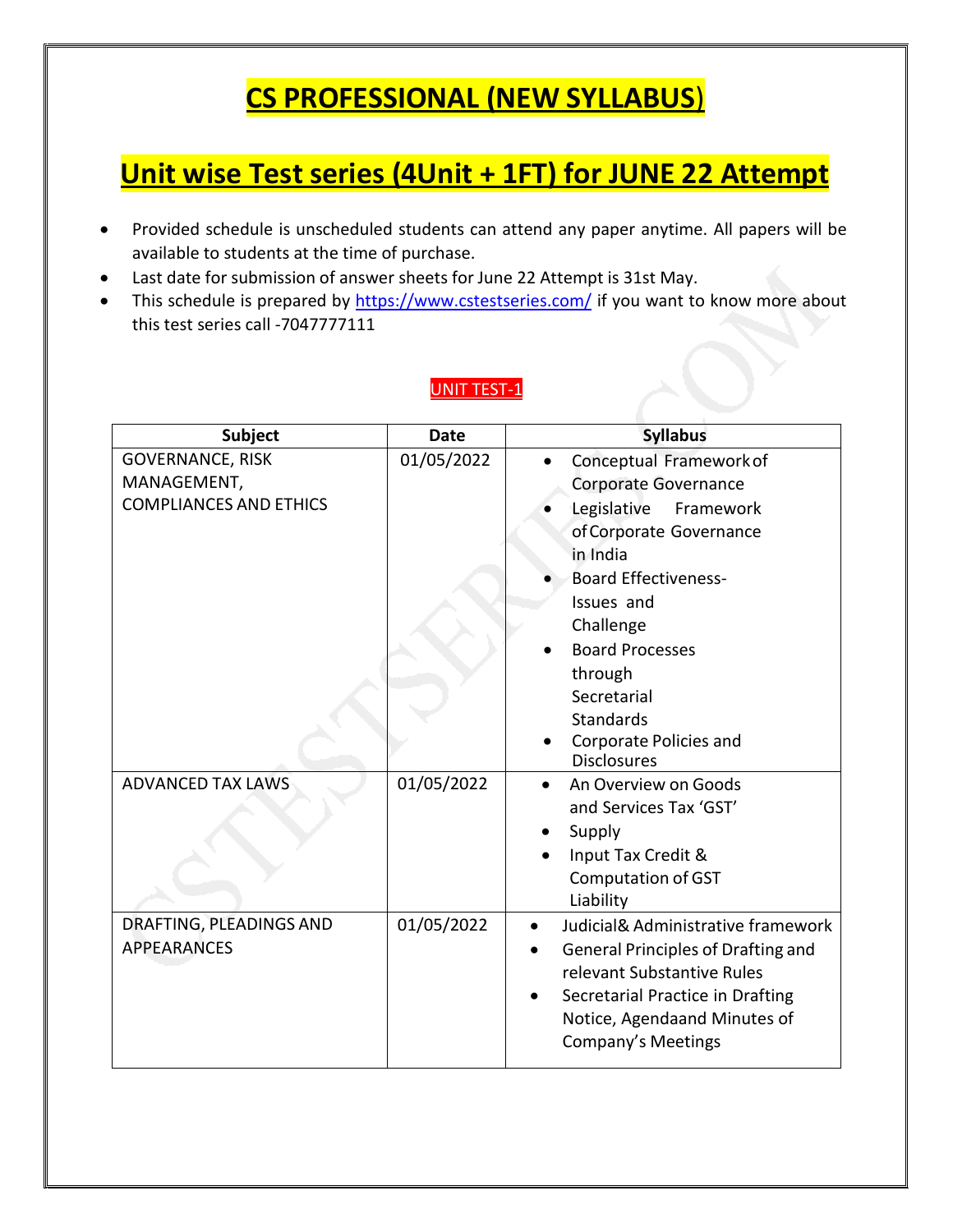| SECRETARIAL AUDIT,<br><b>COMPLIANCE MANAGEMENT</b><br>AND DUEDILIGENCE<br><b>CORPORATE</b><br>RESTRUCTURING, INSOLVENCY,<br><b>LIQUIDATION &amp; WINDING-UP</b> | 01/05/2022<br>01/05/2022 | Compliance<br>Framework<br>Compliances<br>Entity wise<br><b>Activity wise</b><br>Sector wise<br><b>Industry Specific</b><br>State and Local applicable<br>laws<br>Documentation &<br>maintenance of records<br><b>Types of Corporate</b><br>Restructuring<br><b>Acquisition of Company/Business</b><br>Planning & Strategy<br>Process of M & A transactions<br>Documentation-Merger& |
|-----------------------------------------------------------------------------------------------------------------------------------------------------------------|--------------------------|--------------------------------------------------------------------------------------------------------------------------------------------------------------------------------------------------------------------------------------------------------------------------------------------------------------------------------------------------------------------------------------|
| <b>RESOLUTION OF CORPORATE</b><br>DISPUTES, NON-<br><b>COMPLIANCES &amp; REMEDIES</b>                                                                           | 02/05/2022               | Amalgamation<br>Shareholders' Democracy&<br>$\bullet$<br>Rights<br><b>Corporate Disputes</b>                                                                                                                                                                                                                                                                                         |
| <b>CORPORATE FUNDING &amp;</b><br><b>LISTINGS IN STOCK</b><br><b>EXCHANGES</b>                                                                                  | 02/05/2022               | Indian Equity-Public Funding<br>$\bullet$<br>Indian Equity- Private funding<br>$\bullet$<br>Indian equity- Non Fund based<br>Debt Funding - Indian Fund Based<br>$\bullet$                                                                                                                                                                                                           |

#### **UNIT TEST-2**

| <b>Subject</b>                                                          | Date       | <b>Syllabus</b>                                                                                                                                                                                                                                                                          |
|-------------------------------------------------------------------------|------------|------------------------------------------------------------------------------------------------------------------------------------------------------------------------------------------------------------------------------------------------------------------------------------------|
| <b>GOVERNANCE, RISK</b><br>MANAGEMENT,<br><b>COMPLIANCES AND ETHICS</b> | 02/05/2022 | Accounting and Audit related<br>issues, RPTs and Vigil<br>Mechanism<br><b>Board Committees</b><br>Corporate Governance and<br><b>Shareholders Rights</b><br>Corporate Governance and<br><b>OtherStakeholders</b><br>Governance and Compliance Risk<br><b>Corporate Governance Forums</b> |
| <b>ADVANCED TAX LAWS</b>                                                | 02/05/2022 | Procedural Complianceunder GST<br>Demand and Recovery, Advance<br>Ruling, Appealsand Revision<br>Inspection, search, seizure,<br>offences & Penalties Compliance<br>rating, anti-profiteering, GST<br>practitioners, authorized                                                          |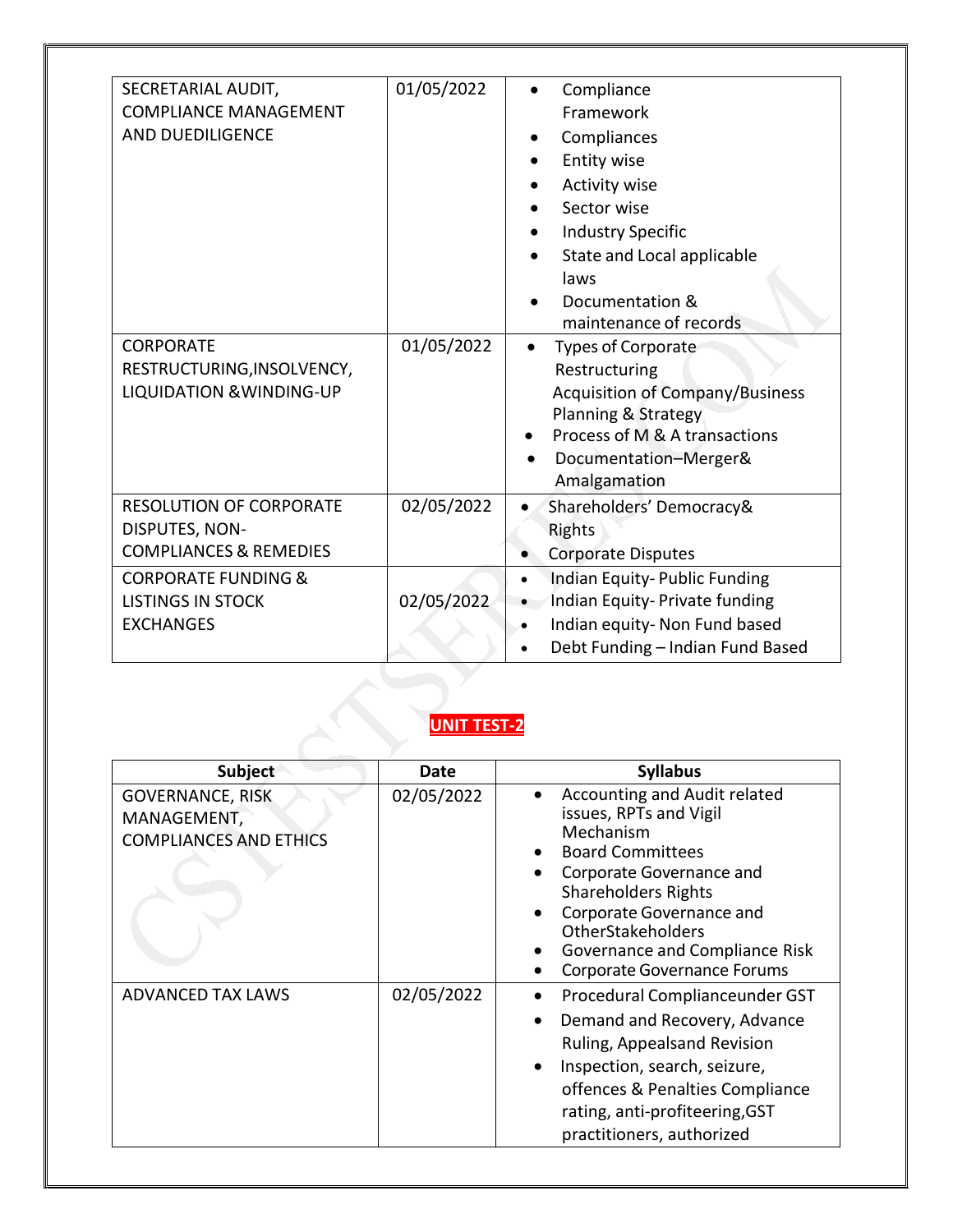|                                                                                       |            | representative, professional<br>opportunities<br><b>Integrated Goods and Service</b><br>Tax(IGST)<br><b>Union Territory Goods and Service</b><br>tax(UTGST)<br><b>GST Compensation toStates</b><br>Industry/ Sector Specific Analysis                                                                                                                                                                                                                  |
|---------------------------------------------------------------------------------------|------------|--------------------------------------------------------------------------------------------------------------------------------------------------------------------------------------------------------------------------------------------------------------------------------------------------------------------------------------------------------------------------------------------------------------------------------------------------------|
| DRAFTING, PLEADINGS AND<br><b>APPEARANCES</b>                                         | 02/05/2022 | Drafting and<br>$\bullet$<br><b>Conveyancing Relating</b><br>toVarious Deeds and<br>Documents(I)<br>Drafting and<br><b>Conveyancing Relating</b><br>to Various Deeds and<br>Documents (II) Pleadings                                                                                                                                                                                                                                                   |
| SECRETARIAL AUDIT,<br><b>COMPLIANCE MANAGEMENT</b><br>AND DUE DILIGENCE               | 03/05/2022 | Search and Status Report<br><b>KYC</b><br>Signing and Certification<br>Segment-wise Role of<br>CompanySecretaries<br>Audits                                                                                                                                                                                                                                                                                                                            |
| <b>CORPORATE RESTRUCTURING,</b><br><b>INSOLVENCY, LIQUIDATION &amp;</b><br>WINDING-UP | 03/05/2022 | Valuation of Business and Assets for<br><b>Corporate Restructuring</b><br><b>Accounting in Corporate</b><br>Restructuring- Concept and<br><b>Accounting Treatment</b><br>Taxation & Stamp Dutyaspects of<br><b>Corporate Restructuring</b><br><b>Competition Act</b><br>Regulatory approvals ofscheme<br>Appearance before NCLT/NCLAT<br><b>Fast Track Mergers: Small</b><br>companies, Holding and wholly<br>owned companies<br>Cross Border Mergers. |
| <b>RESOLUTION OF CORPORATE</b><br>DISPUTES, NON-COMPLIANCES<br>& REMEDIES             | 03/05/2022 | Fraud under Companies Actand IPC<br>Misrepresentation&Malpractices<br><b>Regulatory Action</b>                                                                                                                                                                                                                                                                                                                                                         |
| <b>CORPORATE FUNDING &amp;</b><br><b>LISTINGS IN STOCK EXCHANGES</b>                  | 03/05/2022 | Debt Funding - Indian Nonfund<br><b>Based</b><br>Foreign Funding - Instruments<br>&Institutions<br>Other Borrowings Tools Non-<br>Convertible Instruments-Non-                                                                                                                                                                                                                                                                                         |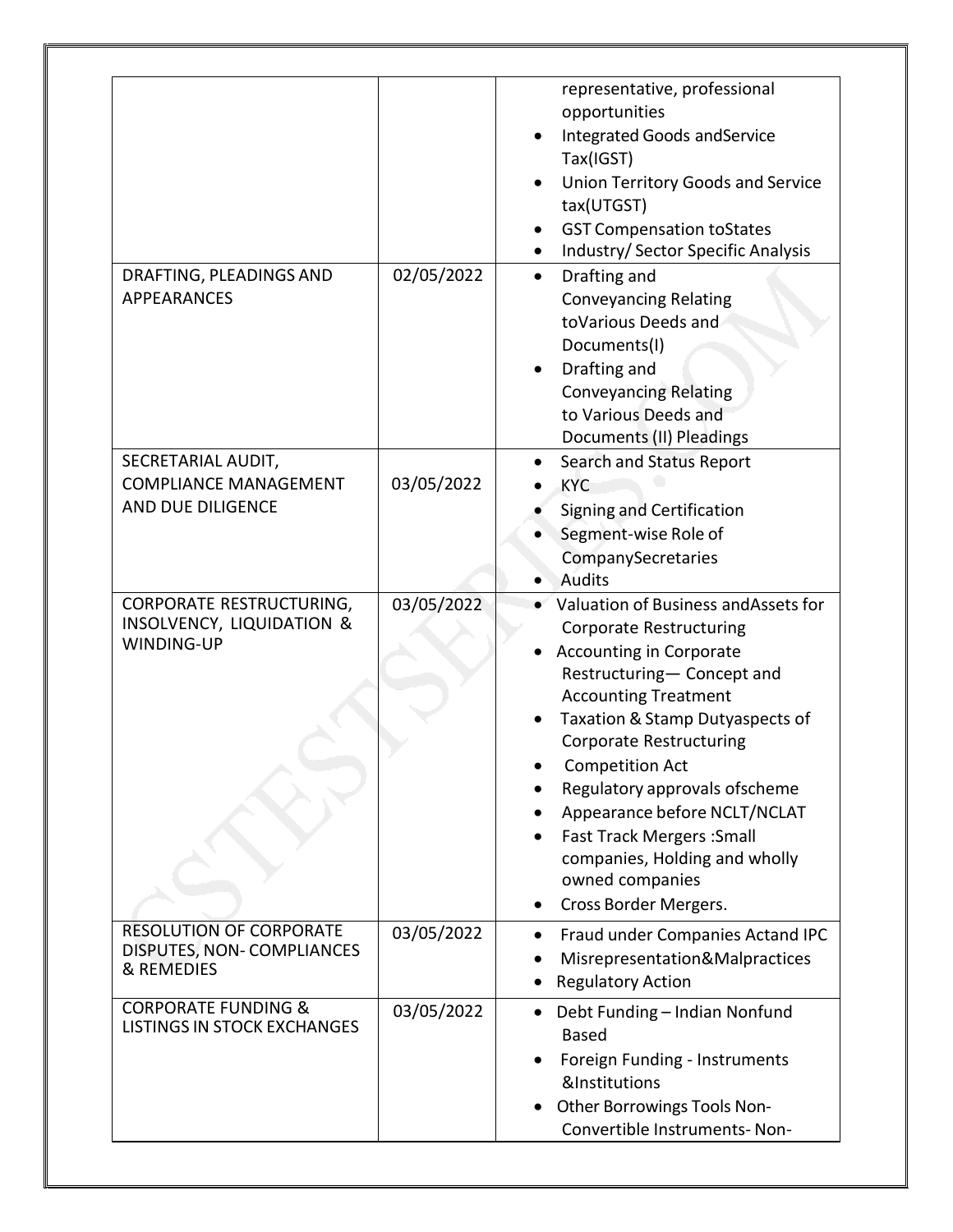### **UNIT TEST-3**

| <b>Subject</b>                                                             | <b>Date</b> | <b>Syllabus</b>                                                                                                                                                                                                                                                                                       |
|----------------------------------------------------------------------------|-------------|-------------------------------------------------------------------------------------------------------------------------------------------------------------------------------------------------------------------------------------------------------------------------------------------------------|
| <b>GOVERNANCE, RISK</b>                                                    | 03/05/2022  | <b>Risk Management</b>                                                                                                                                                                                                                                                                                |
| MANAGEMENT, COMPLIANCES<br><b>AND ETHICS</b>                               |             | <b>Internal Control</b>                                                                                                                                                                                                                                                                               |
| <b>ADVANCED TAX LAWS</b>                                                   | 04/05/2022  | <b>Custom Law</b><br>$\bullet$                                                                                                                                                                                                                                                                        |
| DRAFTING, PLEADINGS AND<br><b>APPEARANCES</b>                              | 04/05/2022  | <b>Drafting</b><br>and<br>$\bullet$<br>Conveyancing Relating to<br>Various<br><b>Deeds</b><br>and<br>Documents(III)<br><b>Drafting</b><br>and<br>Conveyancing Relating to<br>Various<br><b>Deeds</b><br>and<br>Documents(IV)<br>Drafting of Agreements                                                |
|                                                                            |             | under the Companies<br>Act:                                                                                                                                                                                                                                                                           |
| SECRETARIAL AUDIT,<br><b>COMPLIANCE MANAGEMENT</b><br>AND DUE DILIGENCE    | 04/05/2022  | Secretarial Audit<br>Internal Audit & Performance Audit<br>Concepts and Principles of<br><b>OtherAudits</b><br>Audit Engagement<br><b>Audit Principles and Techniques</b><br><b>Audit Process and Documentation</b>                                                                                   |
| <b>CORPORATE RESTRUCTURING,</b><br>INSOLVENCY, LIQUIDATION &<br>WINDING-UP | 04/05/2022  | Insolvency<br>$\bullet$<br>Petition for Corporate<br><b>InsolvencyResolution Process</b><br>Role, Functions and Duties of<br>IP/IRP/RP<br><b>Resolution Strategies</b><br>Convening and Conduct of<br>Meetings of Committee of<br>Creditors<br><b>Preparation &amp; Approval</b><br>ofResolution Plan |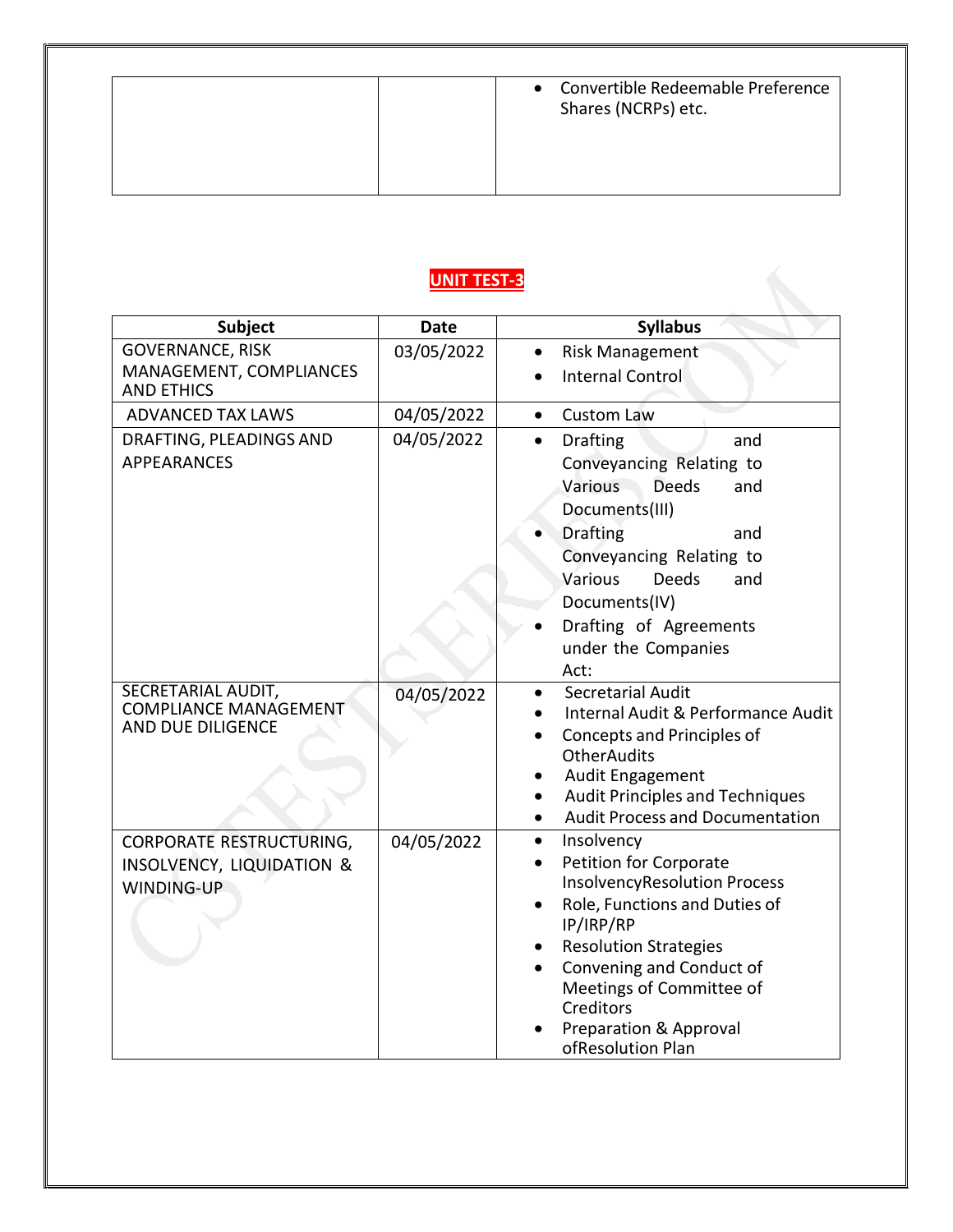| <b>RESOLUTION OF CORPORATE</b><br>DISPUTES, NON-COMPLIANCES<br>& REMEDIES | 05/05/2022 | Defaults,<br>Adjudication,<br>$\bullet$<br>Prosecutions and penalties under<br>the Companies Act, Securities Laws,<br>COFEPOSA,<br>FEMA,<br>Money<br>Laundering, Competition<br>Act,<br>Labour Laws & Tax Laws<br>Fines, Penalties and Punishments<br>under various laws<br><b>Relief and Remedies</b> |
|---------------------------------------------------------------------------|------------|--------------------------------------------------------------------------------------------------------------------------------------------------------------------------------------------------------------------------------------------------------------------------------------------------------|
| <b>CORPORATE FUNDING &amp;</b><br><b>LISTINGS IN STOCK EXCHANGES</b>      | 05/05/2022 | Securitization<br>$\bullet$<br>Listing-Indian Stock Exchanges<br><b>International Listing</b>                                                                                                                                                                                                          |

#### **UNIIT TEST-4**

| Subject                                                                       | <b>Date</b> | <b>Syllabus</b>                                                                                                                                                                                                                                                                                 |
|-------------------------------------------------------------------------------|-------------|-------------------------------------------------------------------------------------------------------------------------------------------------------------------------------------------------------------------------------------------------------------------------------------------------|
| <b>GOVERNANCE, RISK</b><br>MANAGEMENT,<br><b>COMPLIANCES AND ETHICS</b>       | 05/05/2022  | Reporting<br><b>Ethics and Business</b><br>Sustainability and Corporate<br>SocialResponsibility<br>Anti-Corruption and Anti-Bribery<br>Laws in India                                                                                                                                            |
| <b>ADVANCED TAX LAWS</b>                                                      | 06/05/2022  | Direct and International Tax<br>$\bullet$                                                                                                                                                                                                                                                       |
| DRAFTING, PLEADINGS AND<br><b>APPEARANCES</b>                                 | 06/05/2022  | Pleadings<br>Art of writing opinions<br>Appearances' &art of advocacy                                                                                                                                                                                                                           |
| SECRETARIAL AUDIT,<br><b>COMPLIANCE MANAGEMENT</b><br>AND DUE DILIGENCE       | 06/05/2022  | Forming an Opinion & Reporting<br>$\bullet$<br>Secretarial Audit-Fraud<br>detection & Reporting<br><b>Quality Review</b><br><b>Values Ethics and</b><br>ProfessionalConduct<br>Due Diligence<br>Due Diligence Impact<br><b>Assessment of Non</b><br><b>Compliancesand Reporting</b><br>thereof. |
| <b>CORPORATE</b><br>RESTRUCTURING,<br>INSOLVENCY, LIQUIDATION<br>& WINDING-UP | 06/05/2022  | Individual/ Firm In solvency<br>$\bullet$<br><b>Fresh Start Process</b><br>Debt Recovery & SARFAESI<br>Cross Border In solvency<br>Liquidation on or after failing of RP<br><b>Voluntary Liquidation</b><br>Winding-up by Tribunal under<br>theCompanies Act, 2013                              |